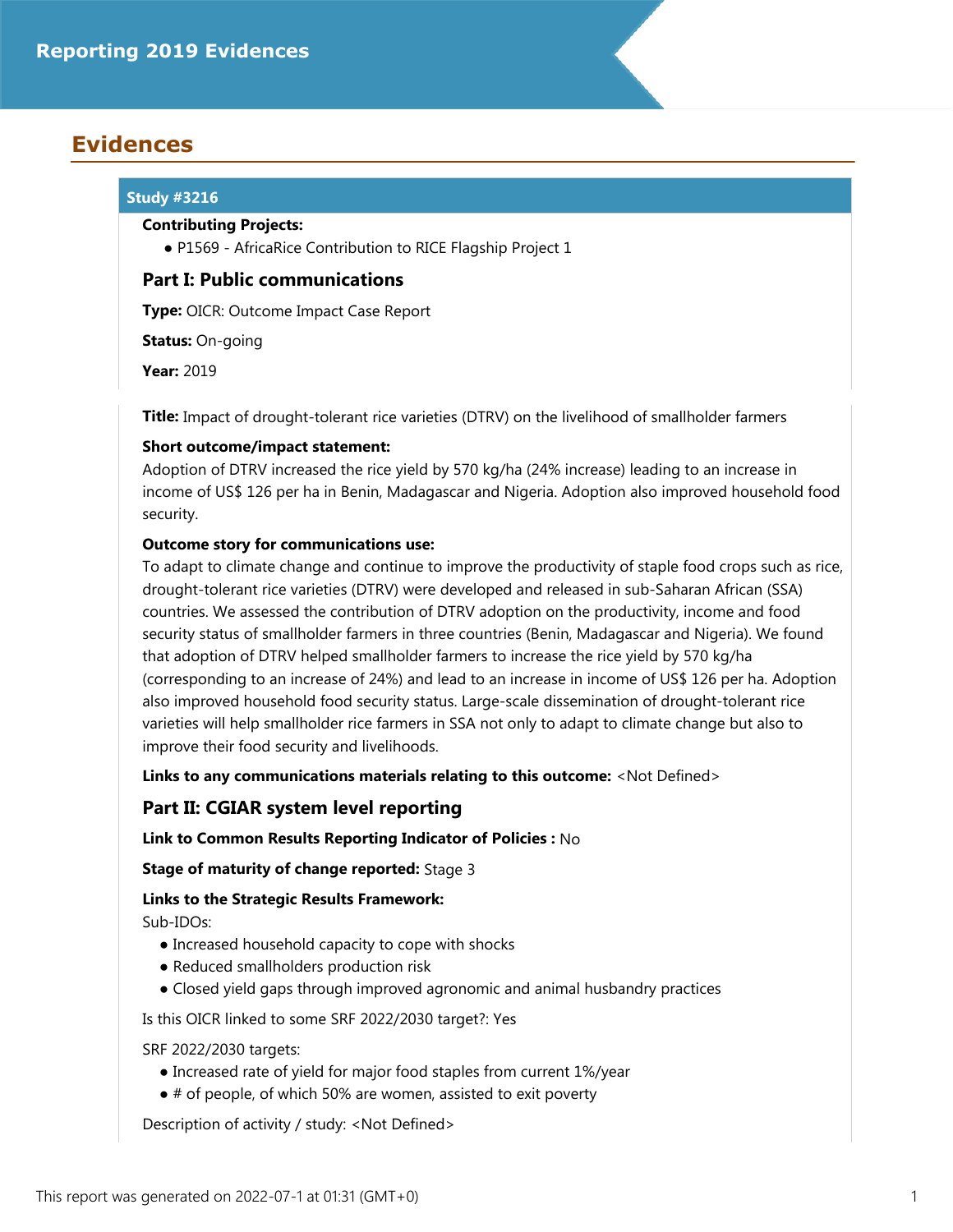#### **Geographic scope:**

● Regional

Region(s):

● Sub-Saharan Africa

Comments: <Not Defined>

#### **Key Contributors:**

Contributing CRPs/Platforms:

● Rice - Rice

Contributing Flagships:

- F1: Accelerating impact and equity
- F5: New rice varieties

Contributing Regional programs: <Not Defined> Contributing external partners:

- NCRI National Cereals Research Institute
- INRAB Institut National de Recherche Agricole du Benin
- FOFIFA Centre National de Recherche Appliqué au Développement Rural

## **CGIAR innovation(s) or findings that have resulted in this outcome or impact:** ARICA 16

**Innovations:** <Not Defined>

#### **Elaboration of Outcome/Impact Statement:**

Adoption of drought-tolerant rice varieties (DTRV) increased the rice yield by 570 kg/ha (24% increase) leading to an increase in income of US\$ 126 per ha. Adoption also improved household food security. We recommend large-scale dissemination of drought-tolerant rice varieties to help smallholder rice farmers in SSA not only to adapt to climate change but also to improve their food security and livelihoods.

#### **References cited:**

1. Arouna, A., Aboudou, R. (2019). Impacts of drought-tolerant rice varieties for adaptation to climate change: evidence from three Sub-Saharan African countries. Invited paper presented at the 6th African Conference of Agricultural Economists, September 23-26, 2019, Abuja, Nigeria. https://ageconsearch.umn.edu/record/295793/files/243. Rice in three African countries.pdf

#### **Quantification:** <Not Defined>

**Gender, Youth, Capacity Development and Climate Change: Gender relevance:** 0 - Not Targeted **Youth relevance:** 0 - Not Targeted **CapDev relevance:** 0 - Not Targeted **Climate Change relevance:** 2 - Principal Describe main achievements with specific **Climate Change** relevance: ARICA 16 is a drought tolerant variety to help smallholder farmers to adapt to climate change

#### **Other cross-cutting dimensions:** No

**Other cross-cutting dimensions description:** <Not Defined>